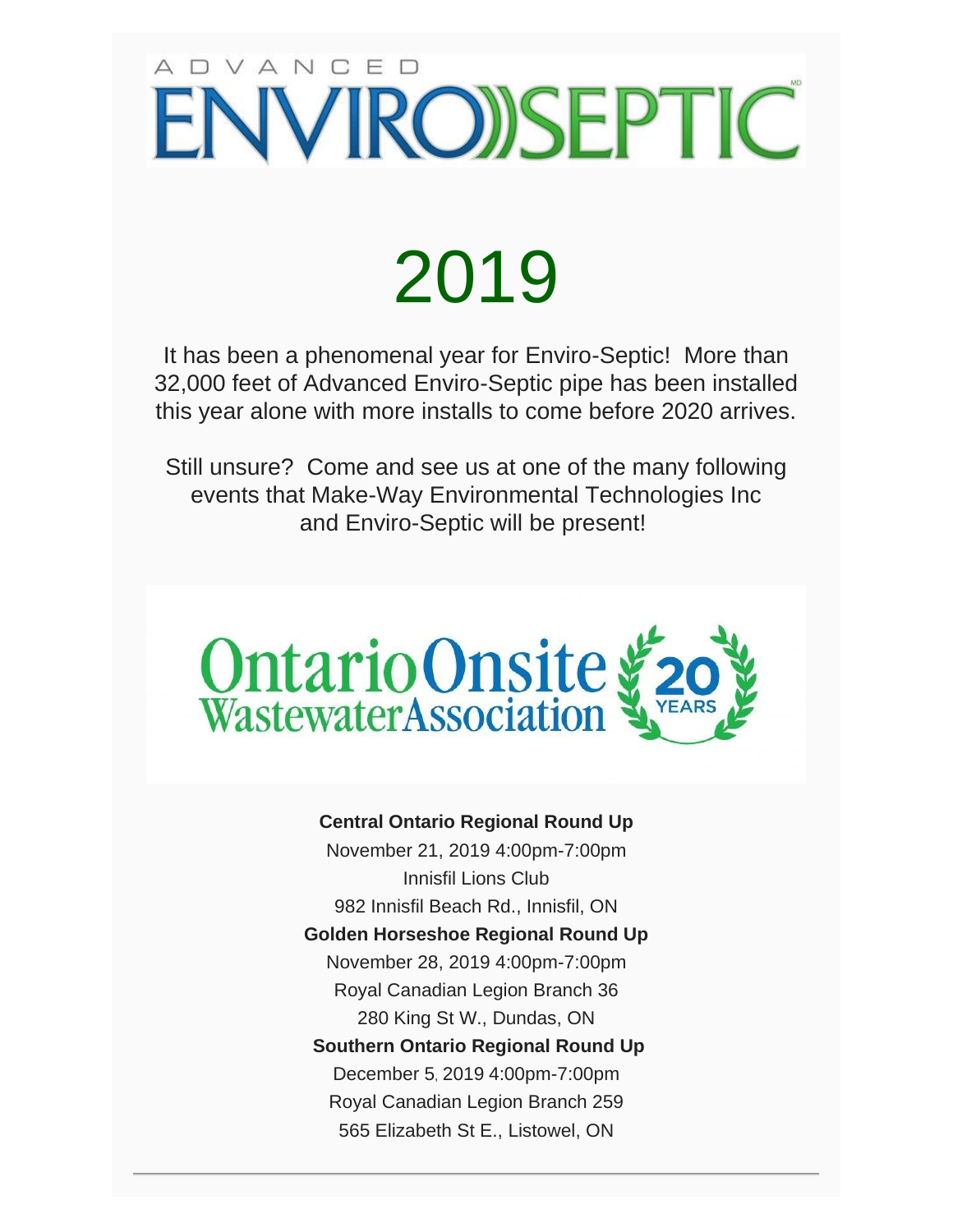#### **CPA Concrete Precasters of Ontario 2019 Annual Convention**

December 01-02, 2019 Nav Centre 1950 Montreal Rd, Cornwall, ON

## **LICO**

#### Land Improvement Contractors of Ontario

#### **62nd Annual Convention**

January 21-23, 2020 Best Western Lamplighter Inn, London, OM



#### TRIECA - Canada's Premier Stormwater & Erosion and Sediment Control Conference

#### **2020 Annual Convention**

March 25-26, 2020 Pearson Convention Centre 2638 Steeles Ave E., Brampton, ON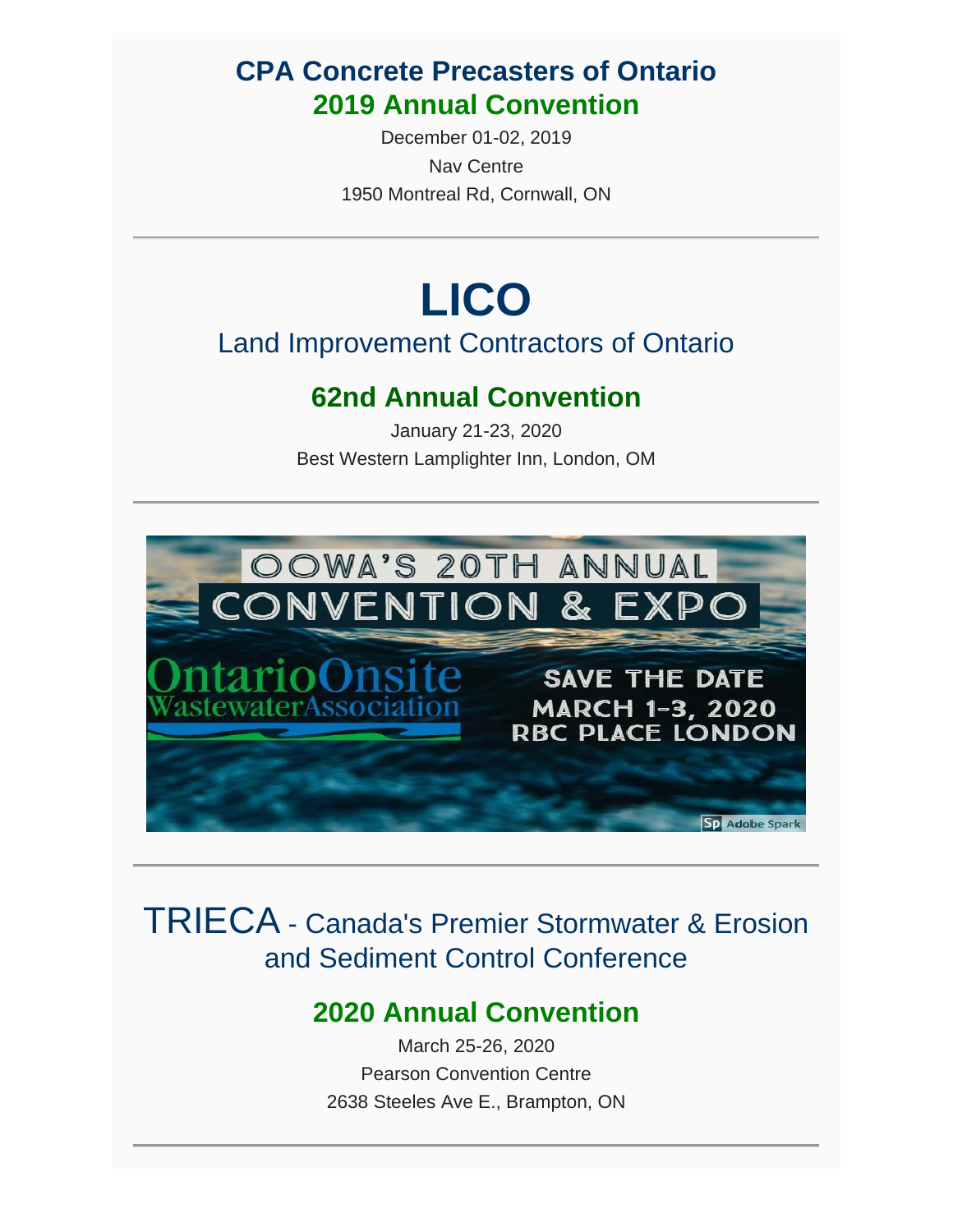

#### **2020 Annual Show**

March 26-29, 2020 The International Centre 6900 Airport Road, Mississauga, ON

#### Ottawa Cottage Life & Backyard Show

#### **2020 Annual Show**

April 17-19, 2020 EY Centre 4899 Uplands Drive, Ottawa, ON

## **Come out to one or all! We would love to see you!**



Christmas and 2020 are fast approaching. The office at Make-Way Environmental Technologies Inc. will be closed from Monday, December 23, 2019 until Friday, January 03, 2019. We will reopen on Monday, January 06, 2019. If you have an emergency during this time, please call and leave a message at 1.866.MAKE-WAY (625.3929) or call/text Bert (519-709-0681) or Sam (226-235-7767) directly.